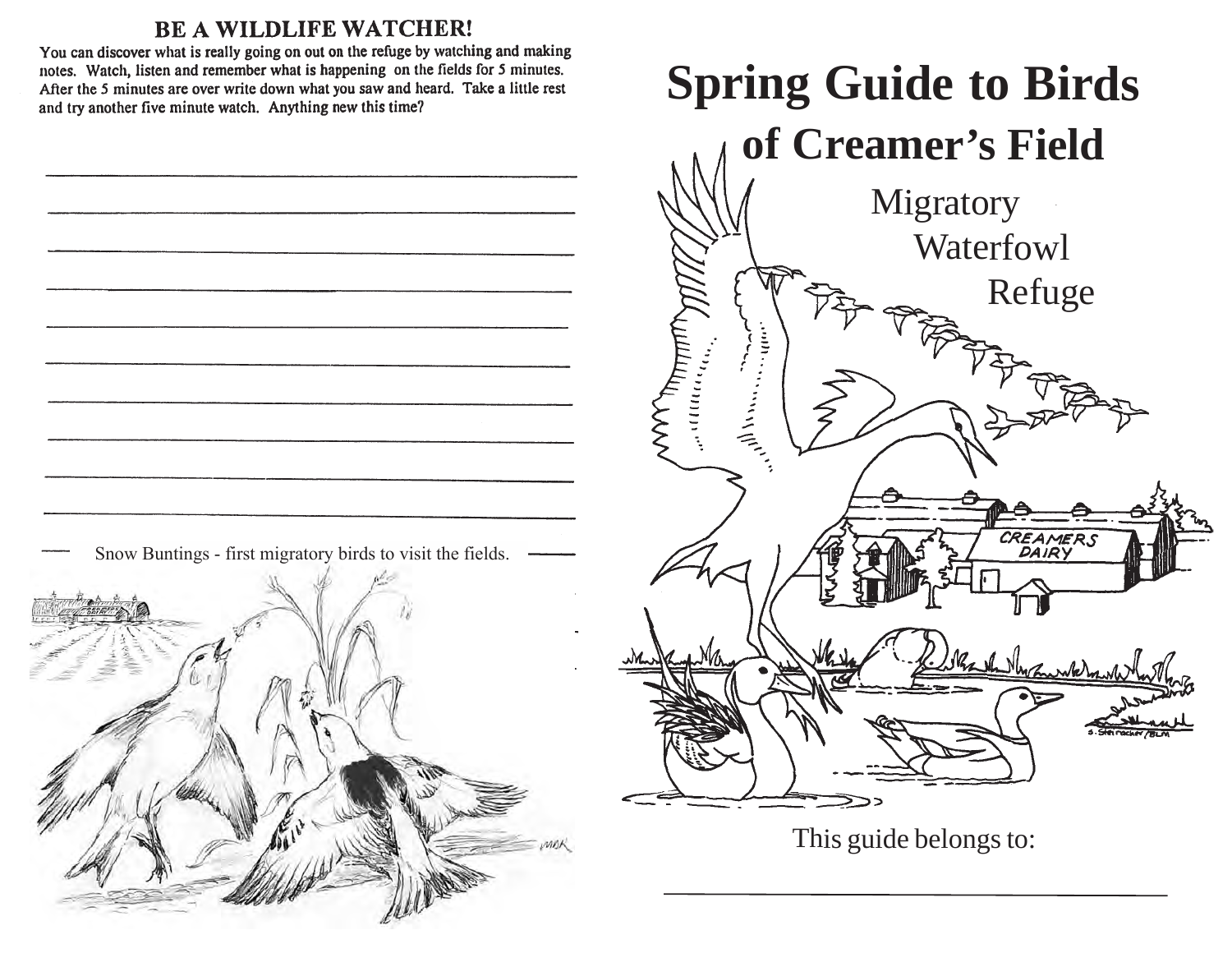#### **Guide for Coloring the Birds**

**Consult a published Field Guide or for most accurate color patterns.**

**Each bird illustrated is coded with a small letter to guide you in a realistic coloring scheme. Have fun!!** 

- **w. White** b. **Black**
- **g. Grey d. Dark Brown**
- 
- **I. Light brown r. Red**
- **s. Rust or Burnt Sienna o. Orange**
- **y. Yellow** 11. **Green**
- 

LI. **Blue dg. Dark Grey**

#### **Coloring Facts**

**Throughout most of the spring and summer, male ducks are brightly colored whereas female ducks are mostly brown. In the fall, they are all similarly colored. Male and female geese and cranes appear similar in color all year round, and are not brightly colored at all. WHY?** 

**There are two main answers ...** 

#### **1. Protective Coloration**

**The mostly brown colors of female ducks year round and all ducks in fall and winter help them to be less visible. For females it is especially important to camouflage while they are incubating eggs and raising young. Female ducks incubate and raise young without help from the male duck.** 

**The drab colors of both male and female geese and cranes make them less visible as well. As you might guess, both male and female birds take part in incubating the eggs and caring for the young.** 

#### **2. Finding a Mate**

**The colorful patterns of male ducks probably give them an advantage in attracting a mate. Unlike the geese and cranes, they find a new mate every year.** 

Geese and cranes mate for life, and so it is beneficial **for them to keep their protective coloration all year round. The male ducks pictured in this guide are shown in their bright mating plumage.** 

**Page I** 

#### **How many of these treasures can you find on Creamer's Field?**

| Find and name a bird:                                                                                                                                                                                                               |
|-------------------------------------------------------------------------------------------------------------------------------------------------------------------------------------------------------------------------------------|
|                                                                                                                                                                                                                                     |
|                                                                                                                                                                                                                                     |
|                                                                                                                                                                                                                                     |
|                                                                                                                                                                                                                                     |
|                                                                                                                                                                                                                                     |
|                                                                                                                                                                                                                                     |
|                                                                                                                                                                                                                                     |
|                                                                                                                                                                                                                                     |
|                                                                                                                                                                                                                                     |
|                                                                                                                                                                                                                                     |
|                                                                                                                                                                                                                                     |
| Bird eating <b>Example 2018</b> and 2018 and 2018 and 2018 and 2018 and 2018 and 2018 and 2018 and 2018 and 2018 and 2018 and 2018 and 2018 and 2018 and 2018 and 2018 and 2018 and 2018 and 2018 and 2018 and 2018 and 2018 and 20 |
|                                                                                                                                                                                                                                     |
|                                                                                                                                                                                                                                     |
|                                                                                                                                                                                                                                     |
|                                                                                                                                                                                                                                     |
|                                                                                                                                                                                                                                     |
|                                                                                                                                                                                                                                     |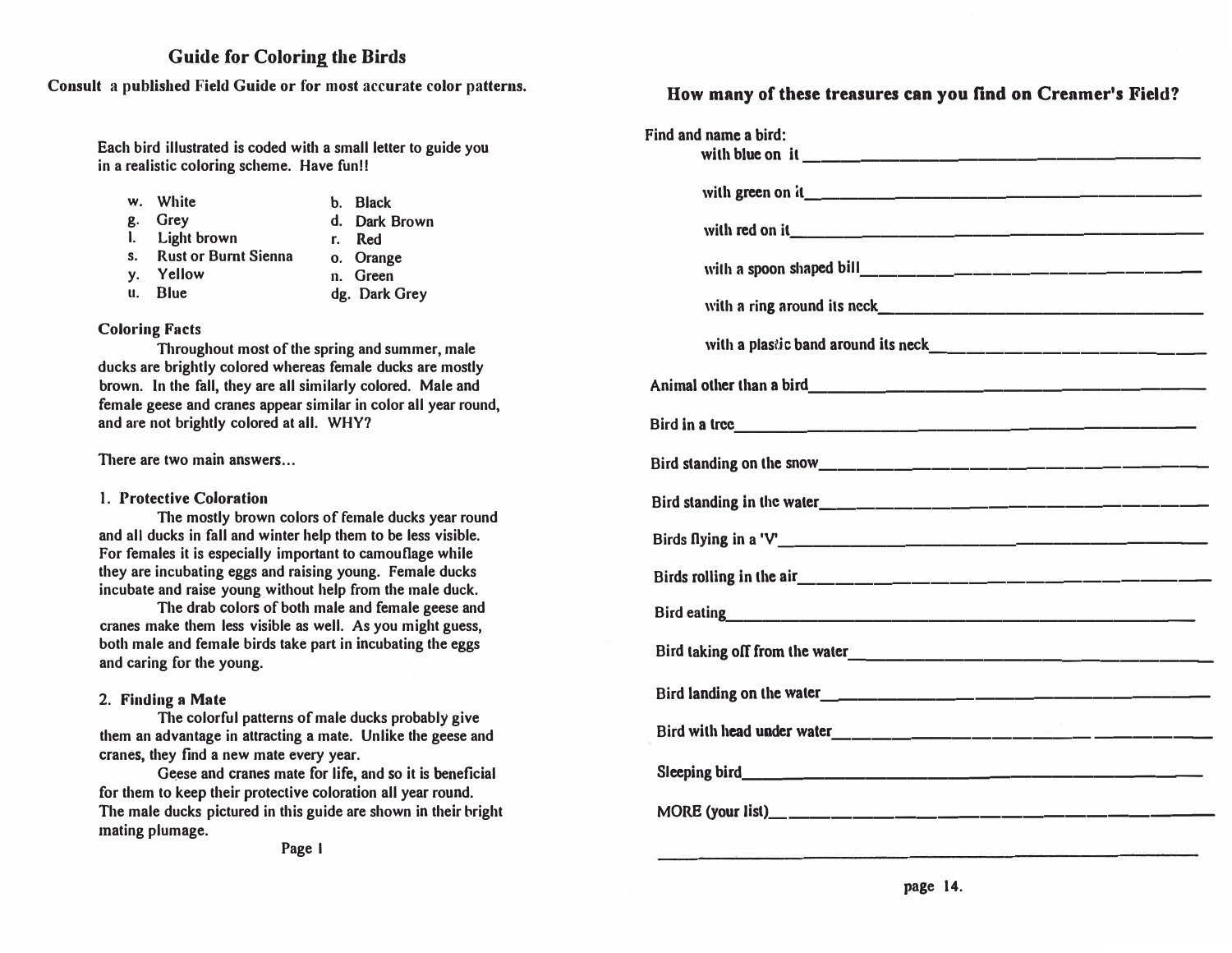# **Peregrine Falcon b**  MOR *:'f*

**Field Marks:** A medium-sized falcon with pointed wings and a narrow tail. It has a slate colored back, light barred breast, and a dark (almost black) head where the darker color extends down each cheek (known as a malar stripe). Younger birds are darker and browner underneath. Its quick wingbeats help to identify it as a falcon.

**Migration:** Winters as far south as coastal regions of Central and South America.

**Food:** Preys almost exclusively on birds, especially songbirds, shorebirds, ducks, and pigeons. It will occasionally eat a mammal, amphibian, or insect. Peregrines dive or "stoop" and strike in mid-air killing their prey with a sharp blow.

**Habits:** One of the swiftest birds in the world, peregrines have been clocked at over 180 mph when diving after prey. They live in open country, especially areas frequented by waterfowl. Peregrines mate for life and nest on ledges. In the 1970's there were less then 330 nesting pairs in North America due to a chemical pesticide called DDT. DDT was banned in the U.S. in 1972; after intensive recovery efforts the bird was taken off the endangered species list in 1999.



## **CANADA GOOSE**

**Field Marks: Large! Black legs, neck and head with white chin strap, brown body.** 

**Call: Noisy! The loud honking call is often given while flying.** 

**Migration: The official early migrant of the waterfowl group. The Canada Geese seen at Creamers winter in the Pacific States of California, Oregon and Washington where they gather in large flocks.** 

**Food: Grazers! These geese like young grasses and shoots, grains, berries and water insects and plants. You can see them grazing on Creamer's Refuge in late summer and fall.** 

**Habits: The Canada Goose is widely distributed in North America. It is not native to other continents although they have been introduced in many places. There are many variations, especially in size. Canada Geese mate for life and their family group stays together through the winter and during migration. The grassy nest built on the ground near water is lined with goose down and feathers. Occasionally Canada geese nest in higher places, on ledges or even in trees. About 6 eggs are laid and incubated for about 28 days. The downy young, protected by both parents, grow to full size and strength by the time of the fall migration.**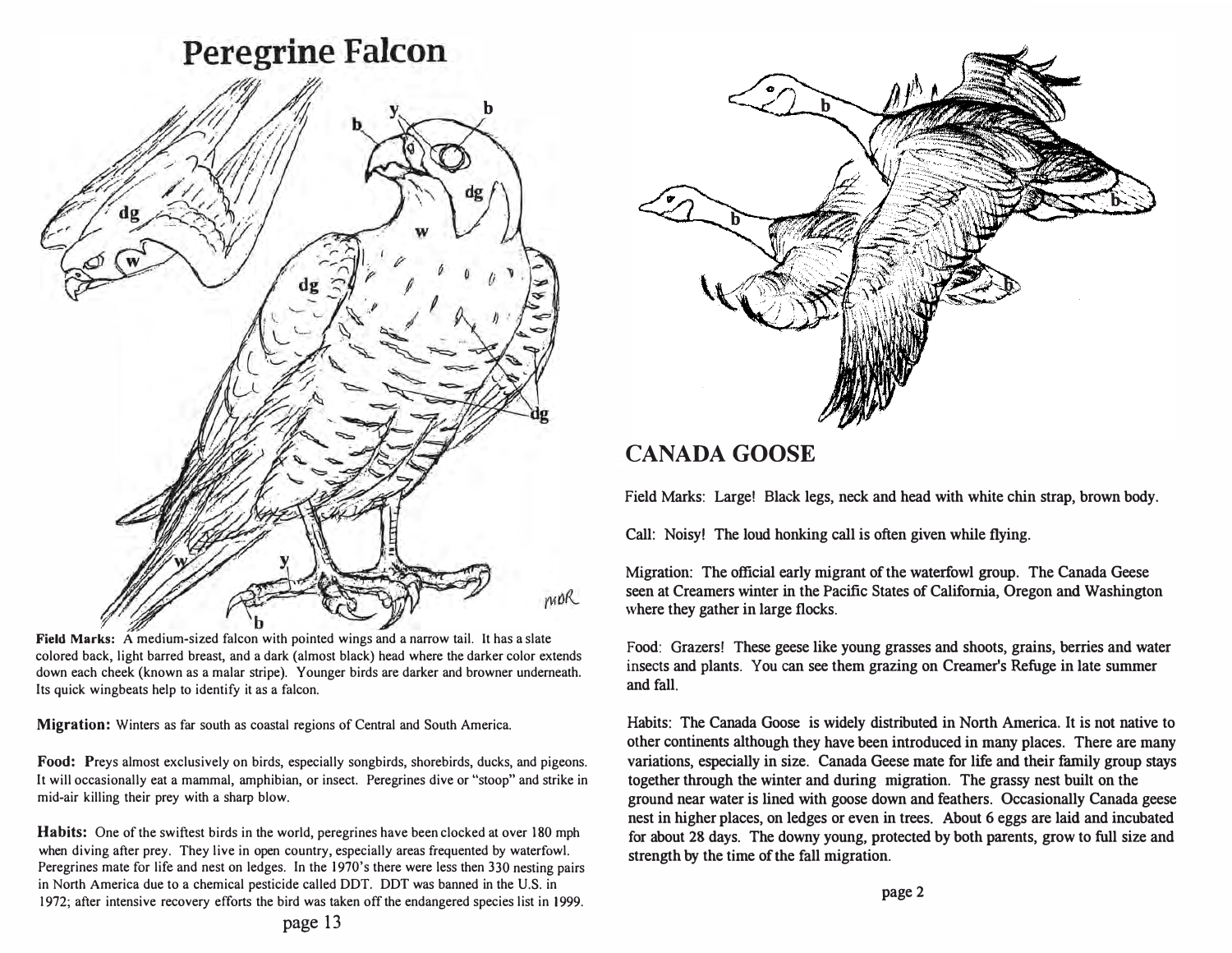

## **TRUMPETER SWAN**

#### **(Tundra Swan, rarely visits)**

**Field Marks: Very large all white waterbirds more than**  twice the size of the Canada Goose. Young swans are grey **for their first year. The Tundra and Trumpeter Swan are difficult to tell apart. Size is difficult to judge in the field but Tundra Swans weigh up to 23 lbs. while Trumpeters can weigh 3** *5* **lbs or even more. At close range Tundra Swans may have a yellow spot in corner of eye.** 

**Field Marks: Large! Older birds are marked with large irregular dark stripes on the belly, giving the name "Speckle Belly". The legs and feet are orange, the bill is pink. "White Fronted" refers to white above the bill.** 

Call: A high pitched honking, but quieter in general than the noisy Canada Goose.

**Migration: Most of the White Fronted Geese seen at Creamer's Refuge winter in Central California in large flocks.** 

**Food: Grazers! Grasses, grains and berries, also water insects and plants.** 

**Habits: This is a goose of western North America, Eurasia and Greenland. The geese mate for life and the family group stays together throughout the winter and spring migration. The nest is on the ground near water and lined with grasses, sticks and goose down. Six eggs are laid and incubated for about 26 days. The downy**  young, protected by both parents, grow large enough to fly in about 45 days. During **migration these geese, like other geese, fly in flocks composed of several family groups and V-shaped. They may fly quite high during the day or night.** 

W

**Call: Tundra Swan has a high pitched whistling call. The Trumpeter Swan's call is short, deep, "ko-ho", frequently given in flight. These two swans are more easily distinguished by their calls.** 

**Food: Aquatic plants, grasses and sedges.** 

**Tundra**

**b**

**b**

**Habits: The Trumpeter Swan, once almost extinct, now nests near the lakes and ponds of northwestern North America. The Minto Flats are an important nesting area. Tundra Swans nest further north or west near tundra lakes. Swan eggs require 3** *5* **or more days of incubation. Young Tundras may be ready to fly in about 60 days,**  but Trumpeter chicks require more time(100 to 120 days). This is one reason why **Swans leave late in the fall, waiting until oncoming winter forces them out in late September or early October.**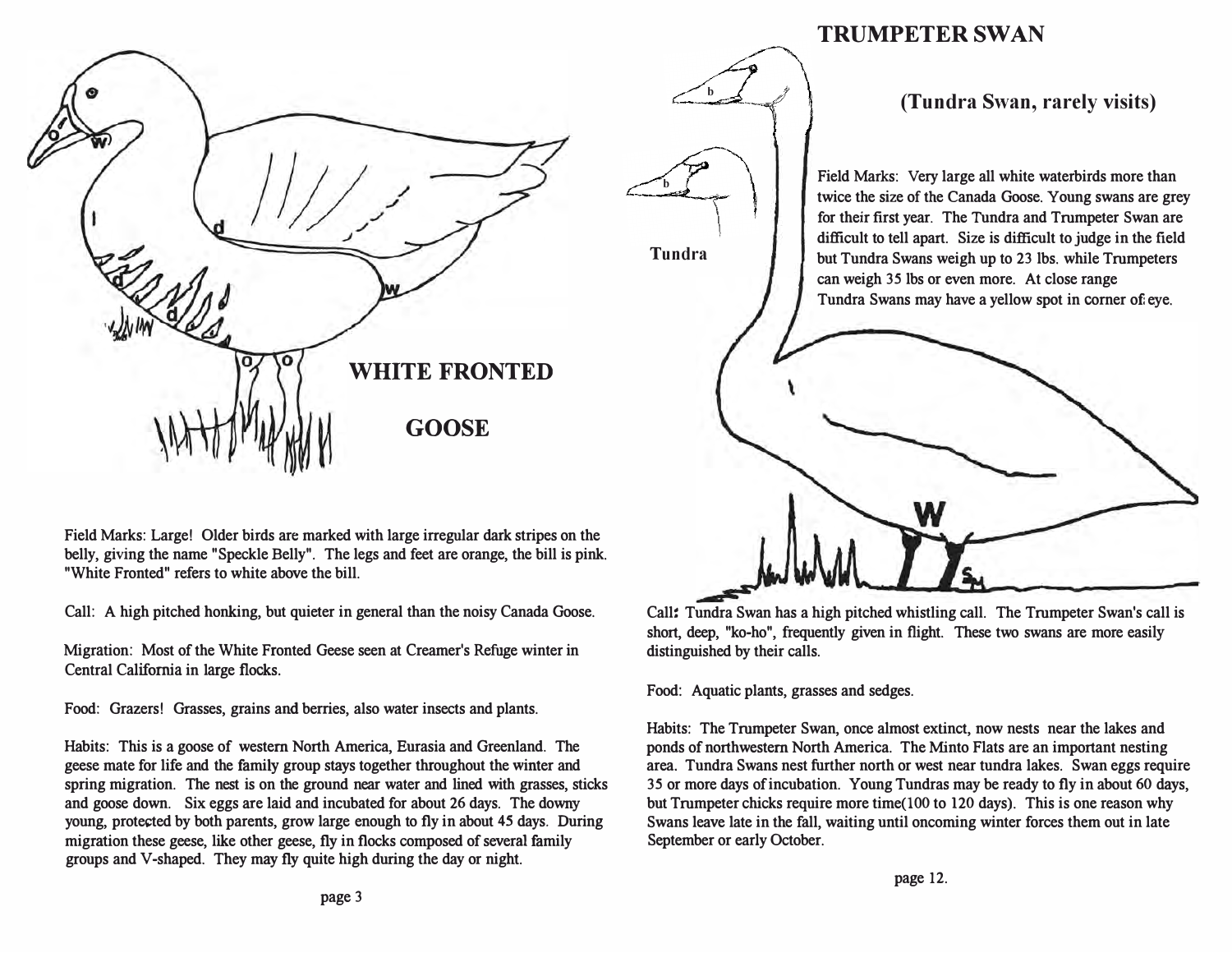

**Migration: Winters from Southeastern Alaska and Canadian Provinces south.** 

**Food: Consumes a variety of small birds and animals but especially likes meadow voles. Occasionally hunts small ducks successfully.** 

**Habits: The supply of meadow voles available during the summer affects the breeding success of this hawk. They hunt by flying slowly close to the ground. When they locate their prey they hover and then plunge on it. In the spring harriers perform aerial displays of steep dives and climbs to impress a mate. They nest on the ground laying about** *5* **eggs which they incubate for about 31 days. The male bird**  hunts **for the female and for the young, but the female does all the feeding. Young harriers are ready to fly in about 30 days.** 



**SANDHILL CRANE** 

**Field Marks: large, tall gray bird with long legs, neck and bill.** 

**Call: Loud, prehistoric sounding trumpeting, rattling , more scratchy sounding than the voices of geese or swans. Very distinctive.** 

**Migration: The Sandhill Cranes we see passing through Creamer's Refuge winter in Texas, New Mexico and Mexico. At the Refuge and to the south of Fairbanks Cranes can be seen flying high overhead in flocks of 100 or more During their spring migration they spend several weeks at the Platte River in Nebraska where they find the food necessary** 

**to give them energy for their coming migration and nesting season.** 

**Food: Grain, seeds, roots, tubers, berries, also insects, like grasshoppers, also voles and frogs.** 

**Habits: Many interesting habits from painting themselves with muddy water to dancing displays. Cranes nest in wetlands and usually lay 2 eggs which hatch a few days apart after about 30 days. Both parents raise the young and the family group stays together through the following spring migration. Young birds mature to breeding age in 4 to** *5* **years.**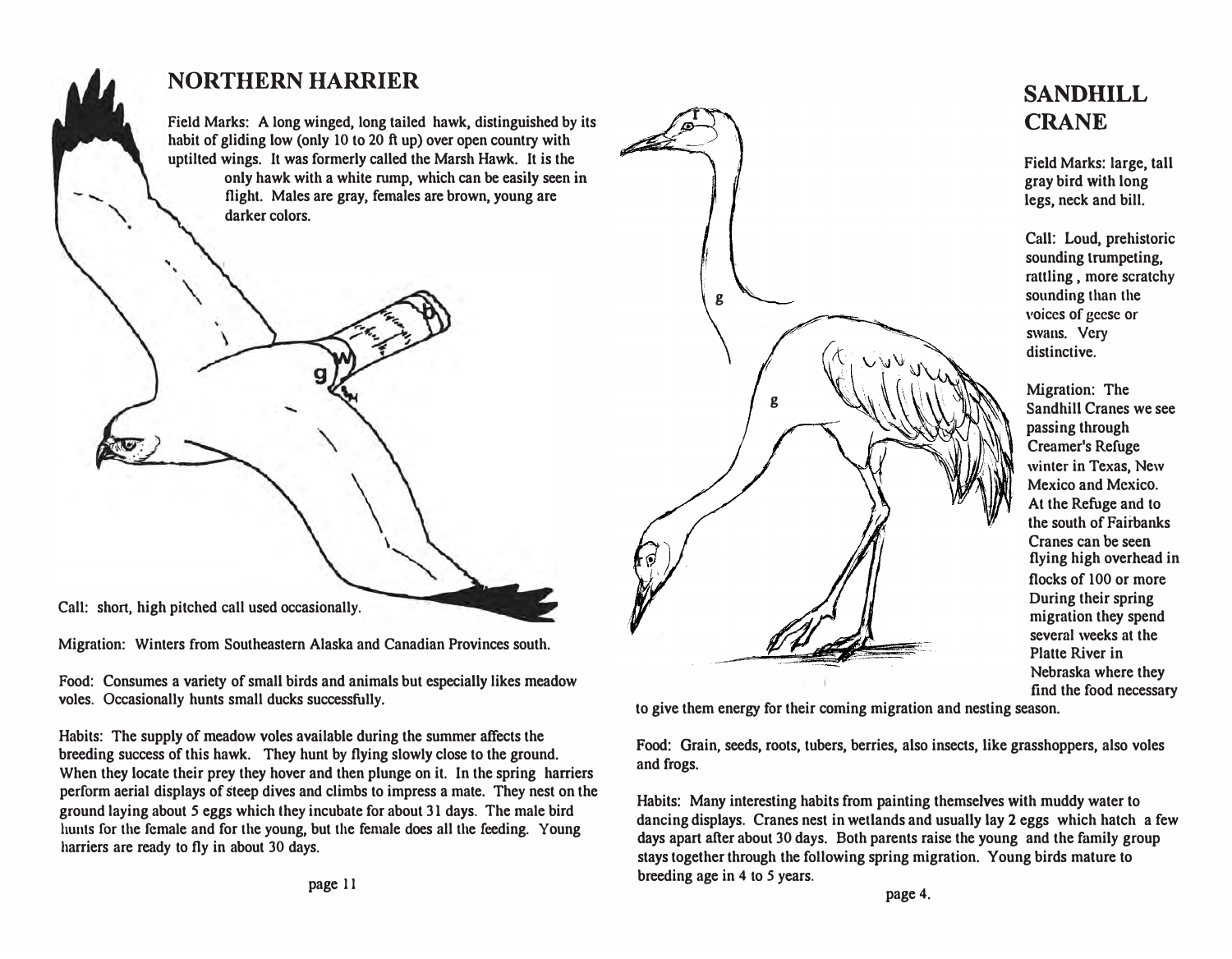

## **NORTHERN PINTAIL**

Field Marks: Large, slender duck with shiny white breast and vertical white stripe reaching up the neck. The male duck has a long needle-like tail. Females are brown.

Call: The male gives a flute-like whistle. The female quacks; quieter and deeper than the female Mallard's quack.

Migration: The Pintail is widespread in North America, especially in the West. Pintails seen at Creamer's probably winter along the Pacific Coast. Pintails are very adaptive and we may sometimes see large numbers here that have not been able to find suitable nesting areas elsewhere due to drought.

Food: The Pintail dabbles in the water for aquatic vegetation. It is fond of feeding on seeds and vegetation on the bottom of shallow ponds.

Habits: Pintails are fast graceful fliers. They have been clocked at 50 to 60 MPH. They are abundant at Creamer's Field during spring migration. They nest on grassy ground, sometimes far from water. The 6 to 9 eggs are incubated about 24 days and the young are ready to fly in about 45 more days.





**Field Marks:** White head, neck, and tail contrast with otherwise black-brown plumage; large yellow bill. In flight head and tail of adults project about equally, and it soars with its wings held flat. Look for it's large size, long wings, and deliberate wing beats. Wingspan 6.5-8 feet. Young birds (under 4-5 years) are dark colored with variable white marbling.

**Call:** A series of squeaky chitters and screams.

**Migration:** The bald eagle is found all over North America with more birds in Alaska then in all other states combined. Most northern birds winter in southeastern Alaska, Canada, and the continental U.S.

**Food:** Bald eagles eat a variety of fish, birds, mammals, and often scavenge for carrion.

**Habits:** Bald eagles live in many different habitats, although they prefer watery locations. They nest in old growth timber or on cliffs. Mated pairs return to the same nesting site, adding to it annually, resulting in enormous nests. Bald eagles were once on the endangered species list, but populations are recovering and stable.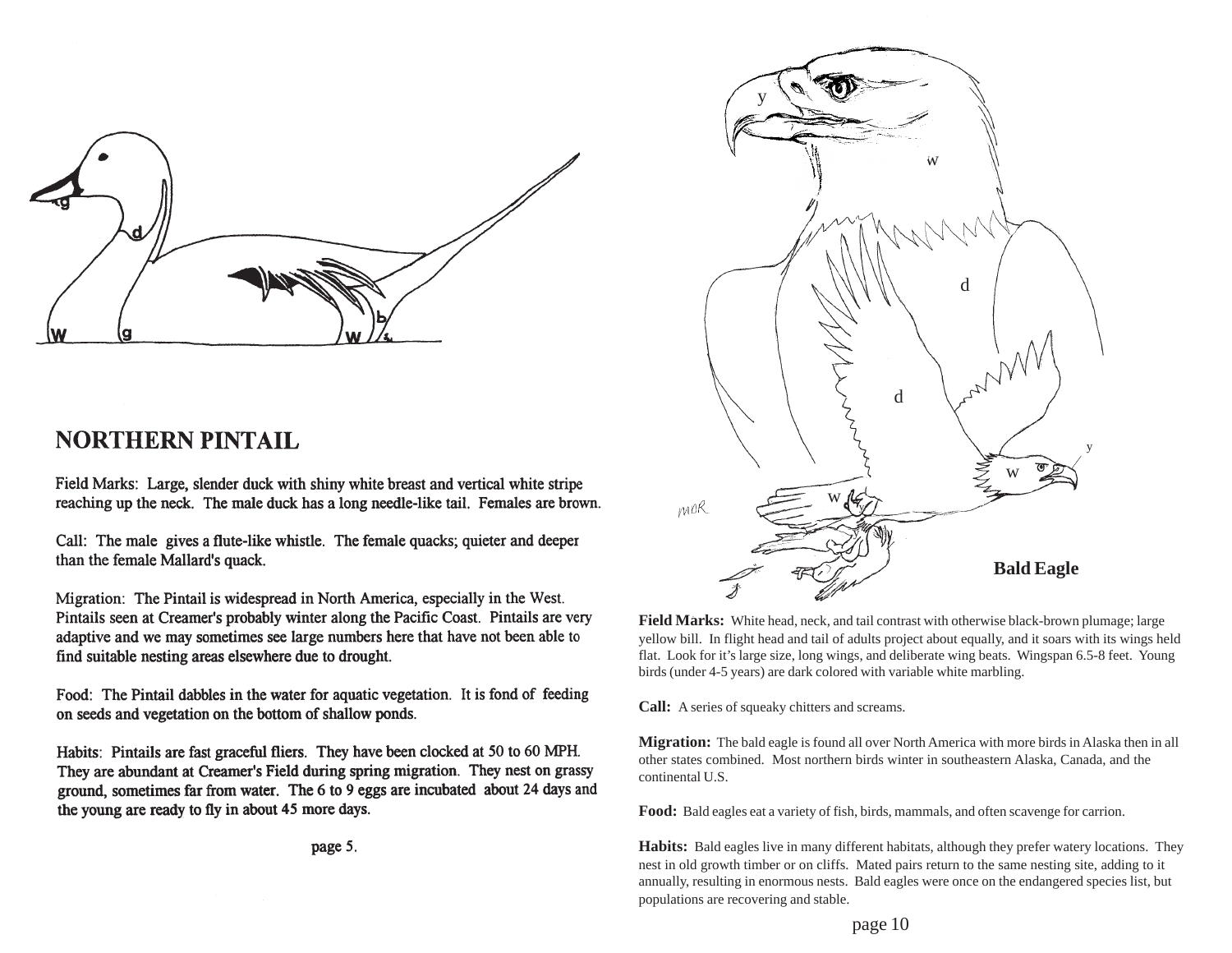

Field Marks: A large duck! The male's green head and white neck ring is familiar to many. The female is brown. Both male and female have a blue wing patch called a speculum.

Call: The male gives a low "kwek". The female utters a loud "quack, quack, quack" Some say the Mallard's quack is the only true quack.

Migration: The ducks we see at Creamer's Fields winter along the Pacific Coast. Occasionally they winter in Fairbanks in sheltered locations that have open water.

Food: Feeds on water plants by dabbling, but will dive to the bottom for feed in shallow lakes. Also likes grains and other farming wastes.

Habits: The Mallard is the best known of all the ducks because it occurs almost everywhere in the Northern Hemisphere. It is the duck most frequently bagged by hunters. In addition it is the common ancestor of most breeds of domestic ducks. Some domestic ducks so not look like Mallards, but if you see the curled feathers on the top of the tail you know it really is a Mallard. Flight speed is from 40 to 60 MPH. Mallards nest on the ground near water. Their 8 to 10 eggs are incubated for 26 to 30 days and the young are ready to fly about 55 days later.



#### **GREEN-WINGED TEAL**

Field Marks: Small! The colorful male has a white crescent on its side. The female is brown. Both male and female have a green wing patch (speculum)

Call: Soft and high "preep-preep" frequently given by the male. The female quacks quietly when surprised.

Migration: Winters along the Pacific and Gulf coasts and in southwestern U.S.

Food: Dabbles for aquatic insects and plants. Feeds on land on berries and grain and other available foods.

Habits: Teal are the smallest ducks, but they are very active. It takes some practice to follow and identify the teal as it busily swims about. Teal also move quickly on land. In the air Green-winged Teal fly in close swift moving flocks of a few individuals. The speed of flight has been timed at 30 to 40 MPH. The female nests on grassy ground where she lays 8 or 9 eggs which she incubates for about 34 days. The young fly about 44 days later.